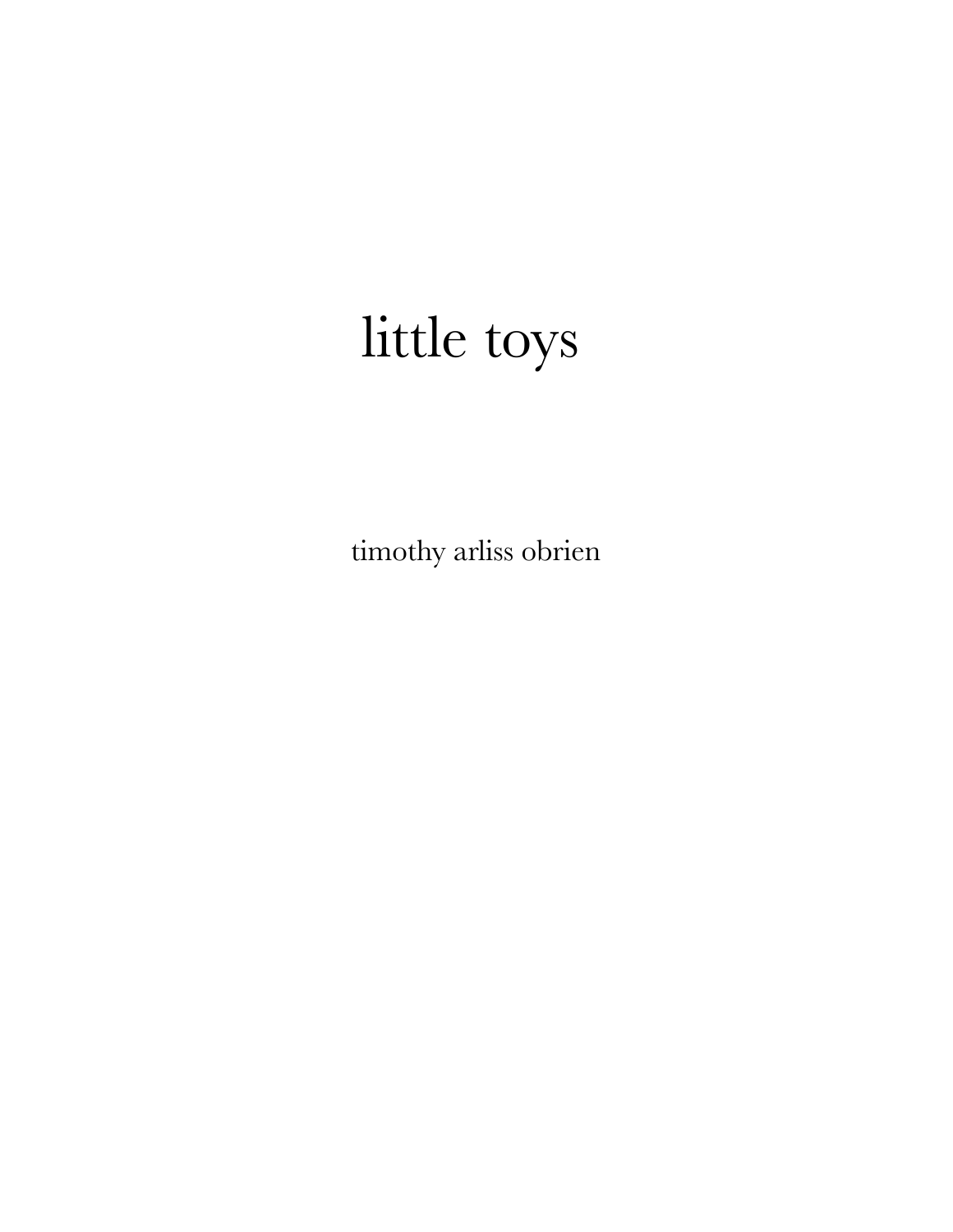This collection of soundscapes was written for a score call by the Cascadia chapter of the National Association of Composers, USA. The chapter had just hosted a percussion workshop the previous year and wanted to show the wide range of percussive techniques. This piece was premiered in the spring of 2015 by Florian Conzetti, and Ian Kerr for the concert Cascadia Hits on the World.

I was reading through the collected works and diaries of Virginia Woolf at the time and was struggling to get my own writing published. Virginia's life has been found an inspiration to me. Her struggle with urban dwelling and making it in the world as a writer struck a nerve in my ethos. Through these three short movements, I explore mood and soundscape, giving the percussionist a technical challenge along with an emotion one. The piece haunts the audience and perplexes them through a use of unconventional percussive techniques.

I hope my music can come alive for you under the mallets and with your help we can entrance and haunt an audience together. The same way Virginia's writing still haunts our society today.

Tim.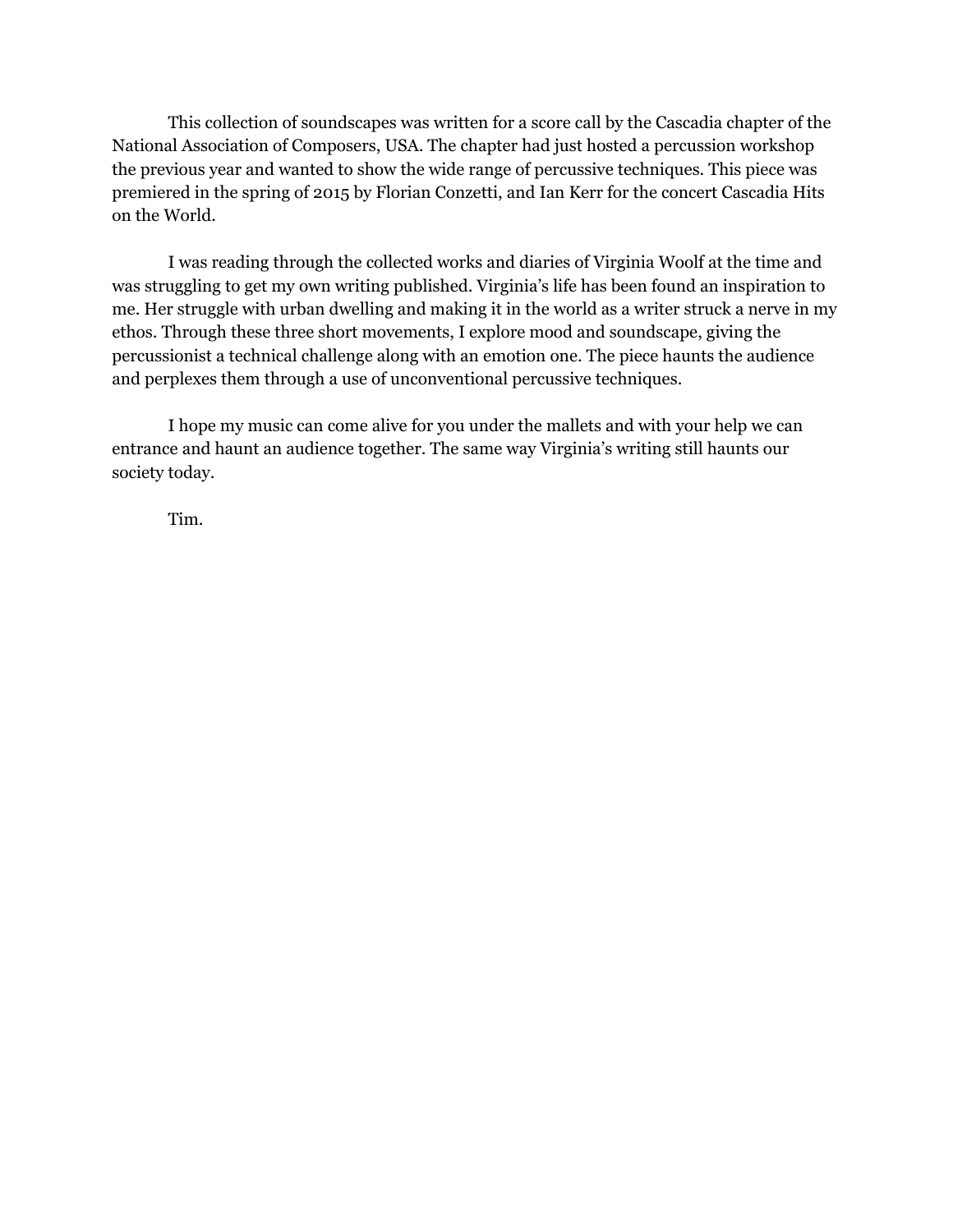### little toys

i. water

timothy arliss obrien







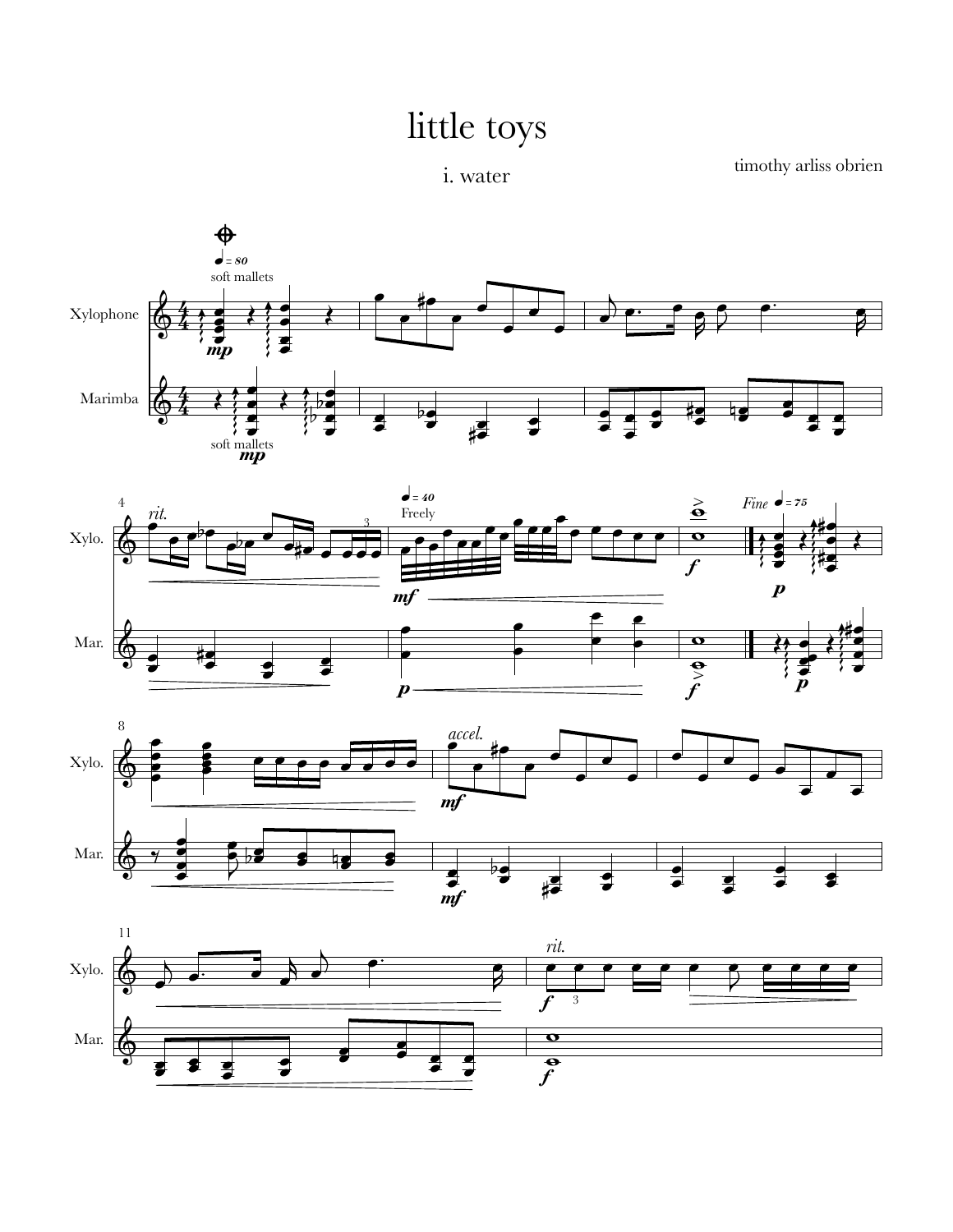





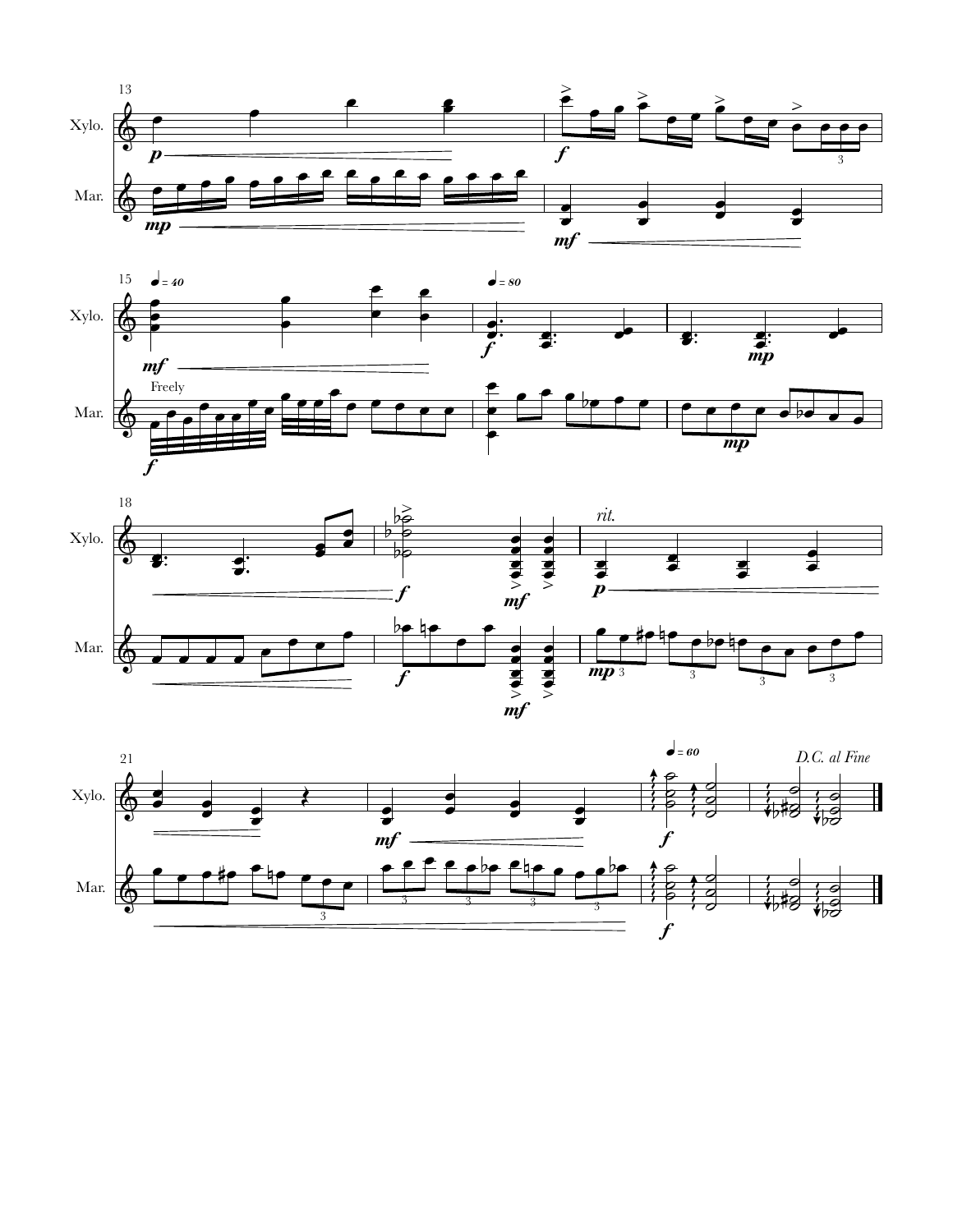## little toys

#### ii. happenings

perc 1: vibraphone, suspended cymbal, woodblocks timothy arliss obrien perc 2: marimba, glockenspiel, bongos

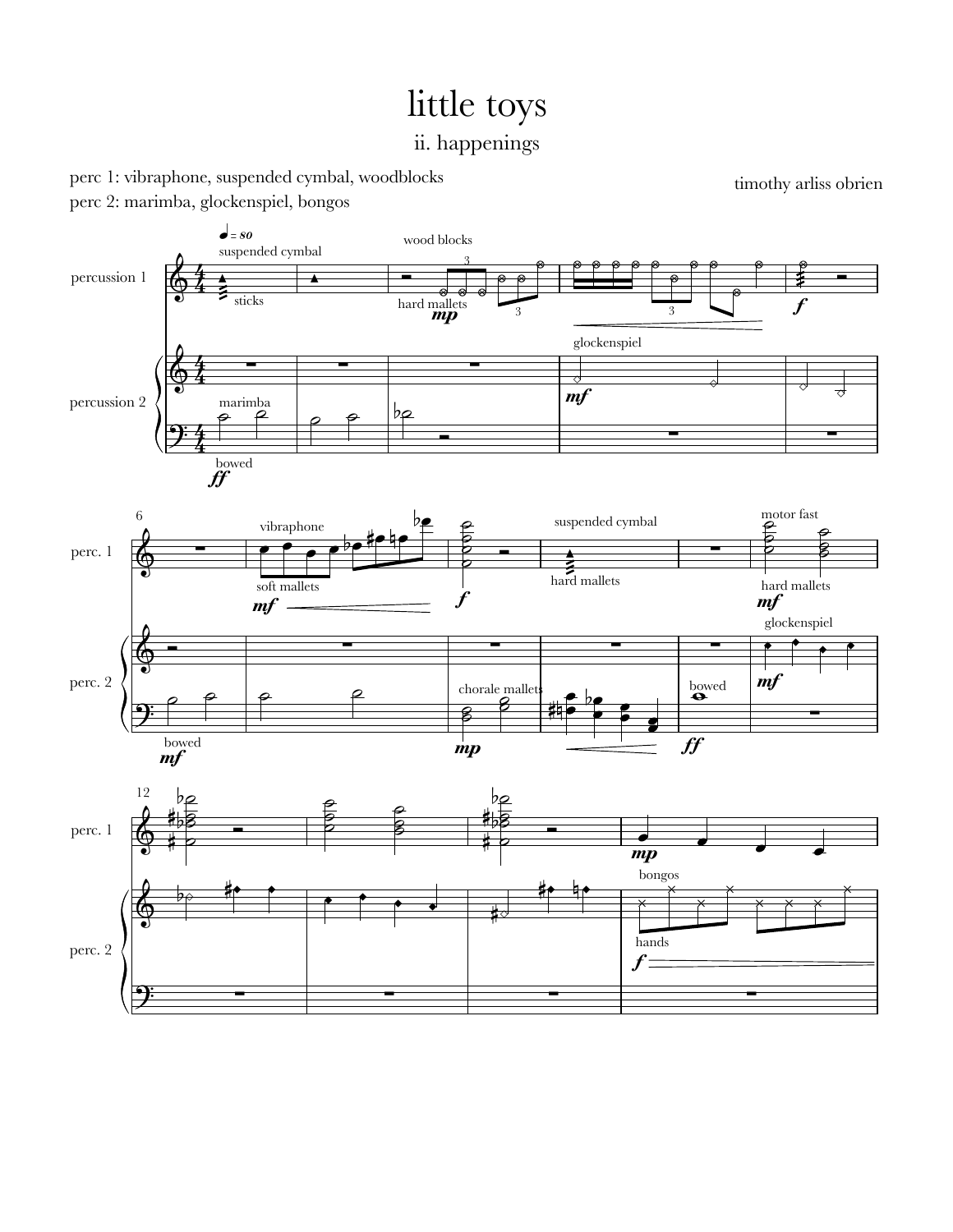





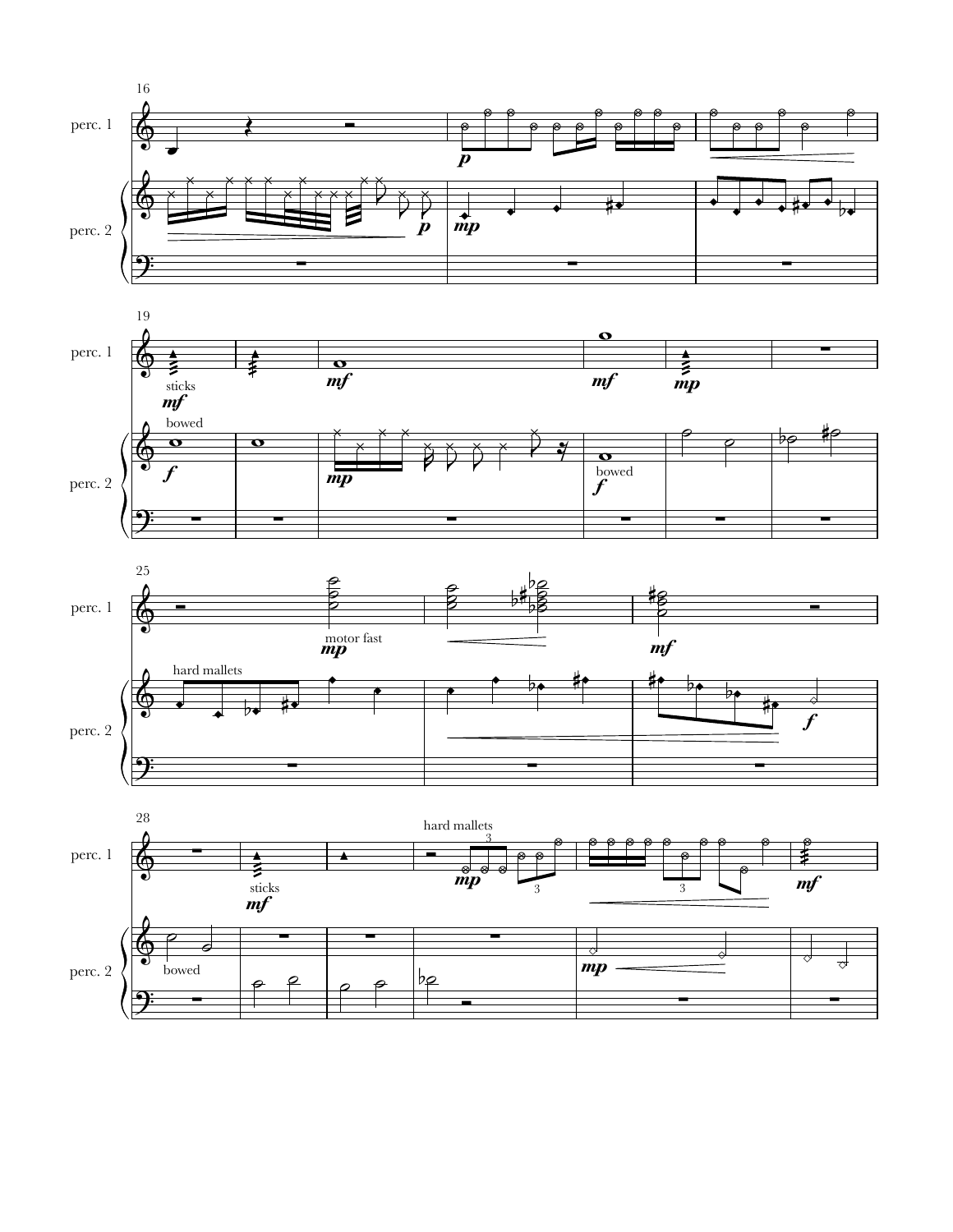